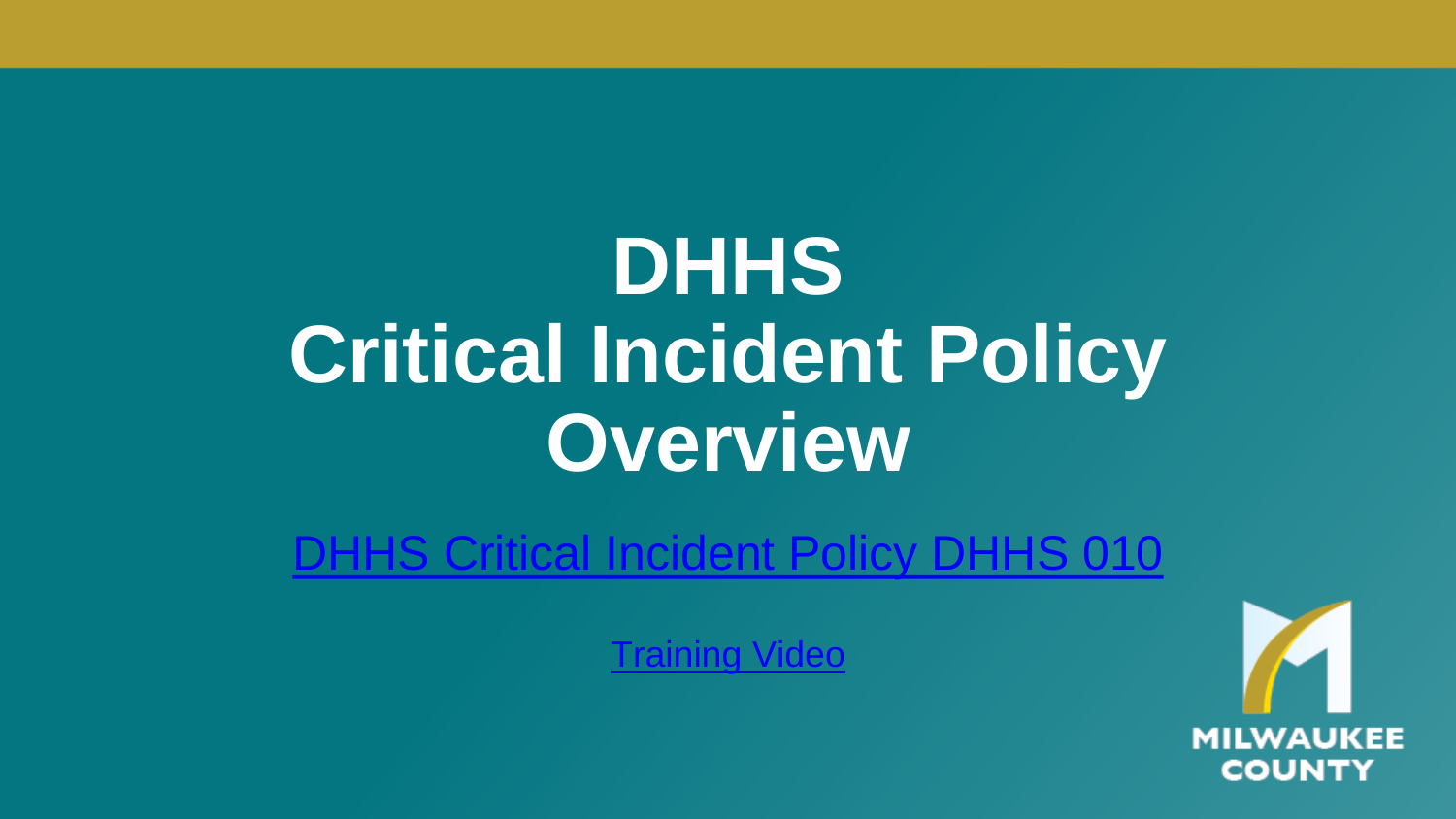# **Summary of Policy Overview**

Goal: An overview of the policy to provide information and training to increase awareness, compliance and consistency in critical incident reporting across DHHS.

- **Who?** All POS & FFS Contractors
- **What?** DHHS Critical Incident (CI) Policy DHHS 010, effective 12/20/2021
- **Why?** Contracted agencies are required to adhere to policy
- **Actions Required:** 
	- Contractors to review this presentation and submit any questions on/by 4/15/2022
	- DHHS Virtual Q&A Session(s) will be offered (Session Date: TBDMILWAI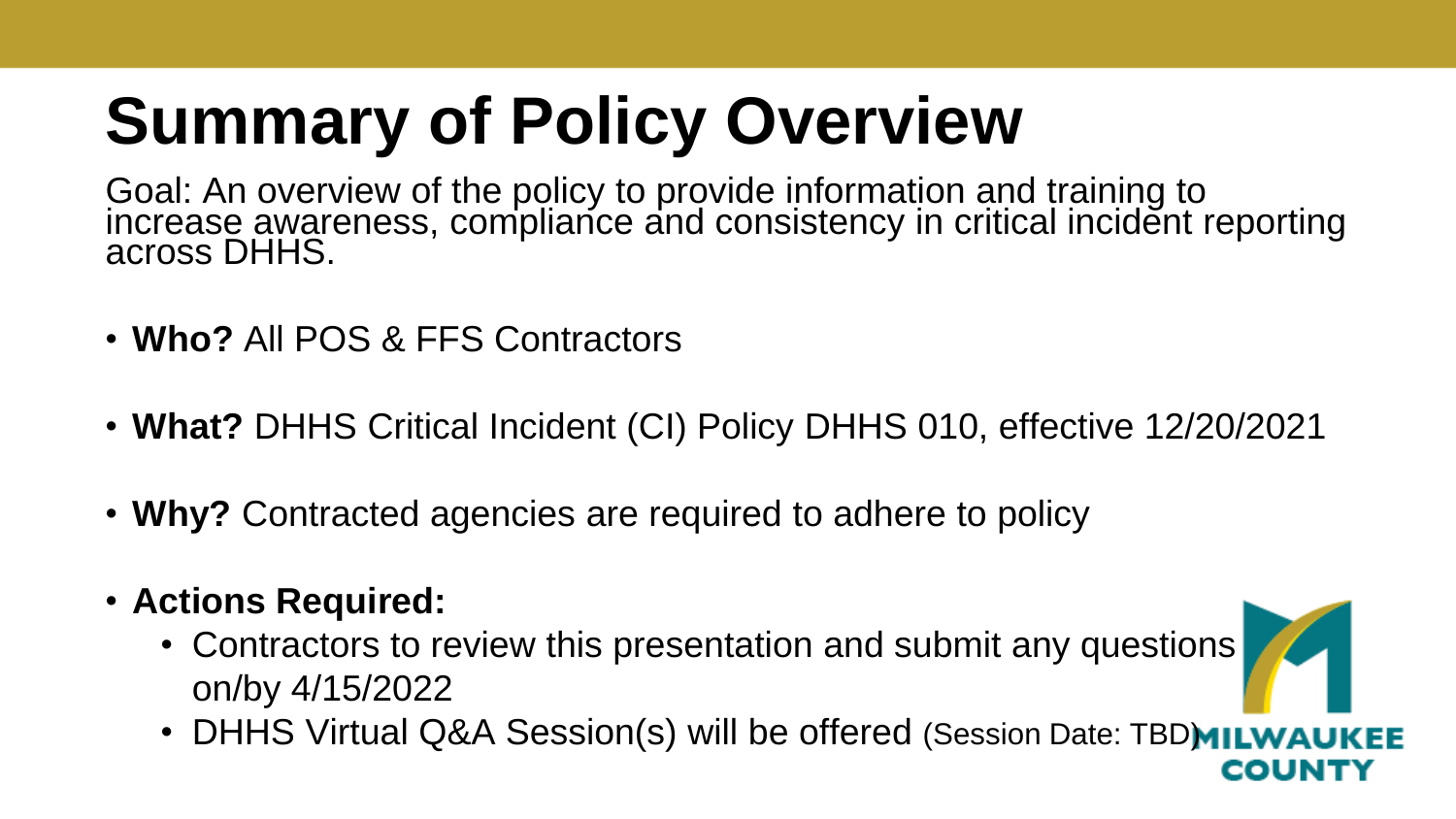# **Policy/Contract Requirement** (POS & FFSA, Section 3)

Critical Incidents:

To ensure timely and accurate documentation and notification of Critical Incidents (CI) involving Milwaukee County Department of Health & Human Services (DHHS) service recipients and/or their families/guardians/visitors and/or any other contacts, DHHS contractors and service providers. It is the policy of DHHS that all "critical incidents" must be documented and reported to DHHS within 24 hours of becoming aware of the critical incident to confirm that necessary actions are taken in an attempt to ensure the health, safety and welfare of clients and providers.

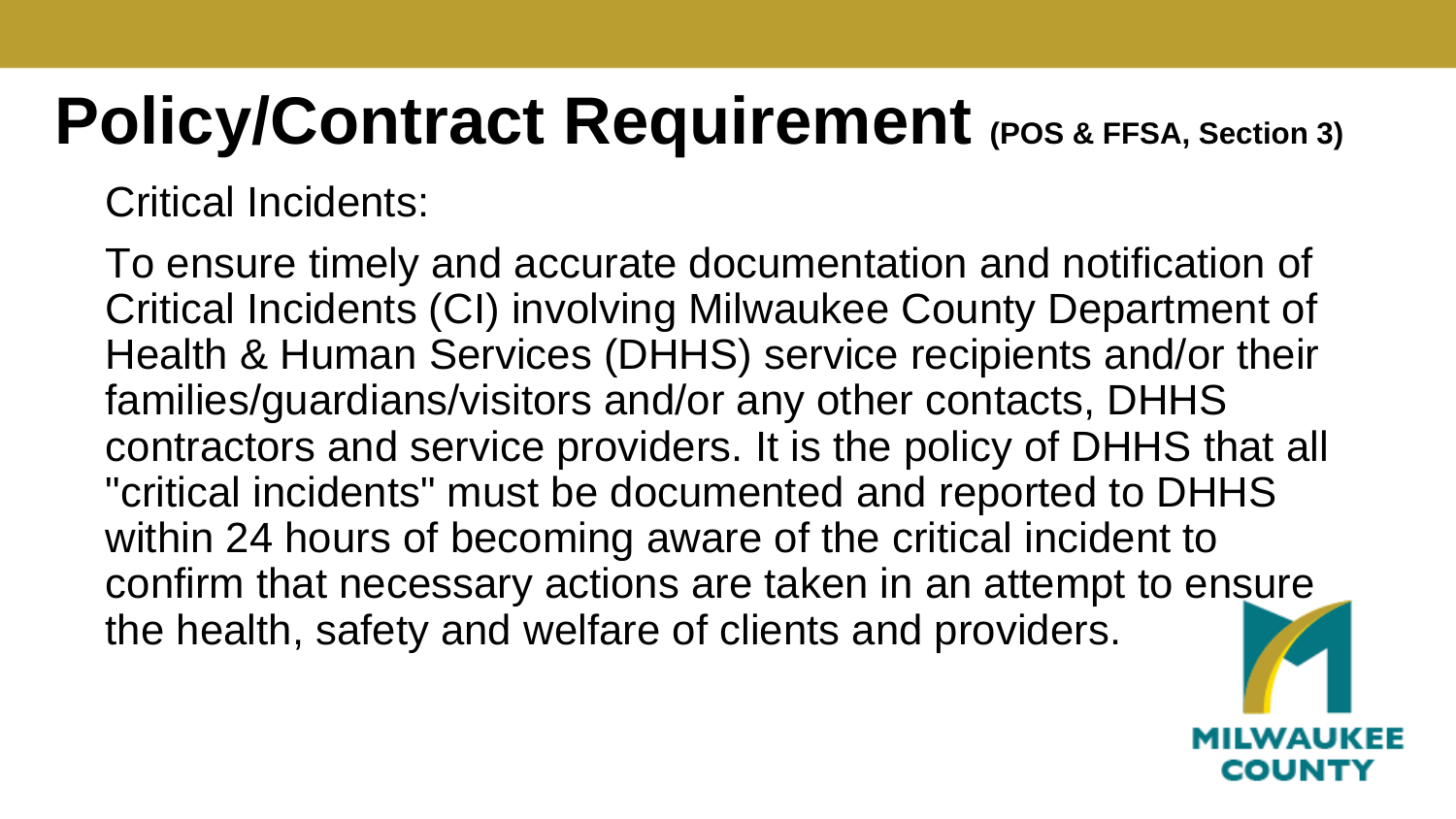# **Definition**

"Critical Incident" - any actual or alleged event or situation that jeopardize the health or safety of Service Recipients or of staff

Note: Policy provides standardized language across all Department Areas, with references to Area or Program specific policy for some types of incidents.

- Policy outlines and defines the CIs that must be reported on and follow up action taken.
- Event or Situation (Incident) Types that must be reported are outlined in the Definitions section of the policy (page 1-3)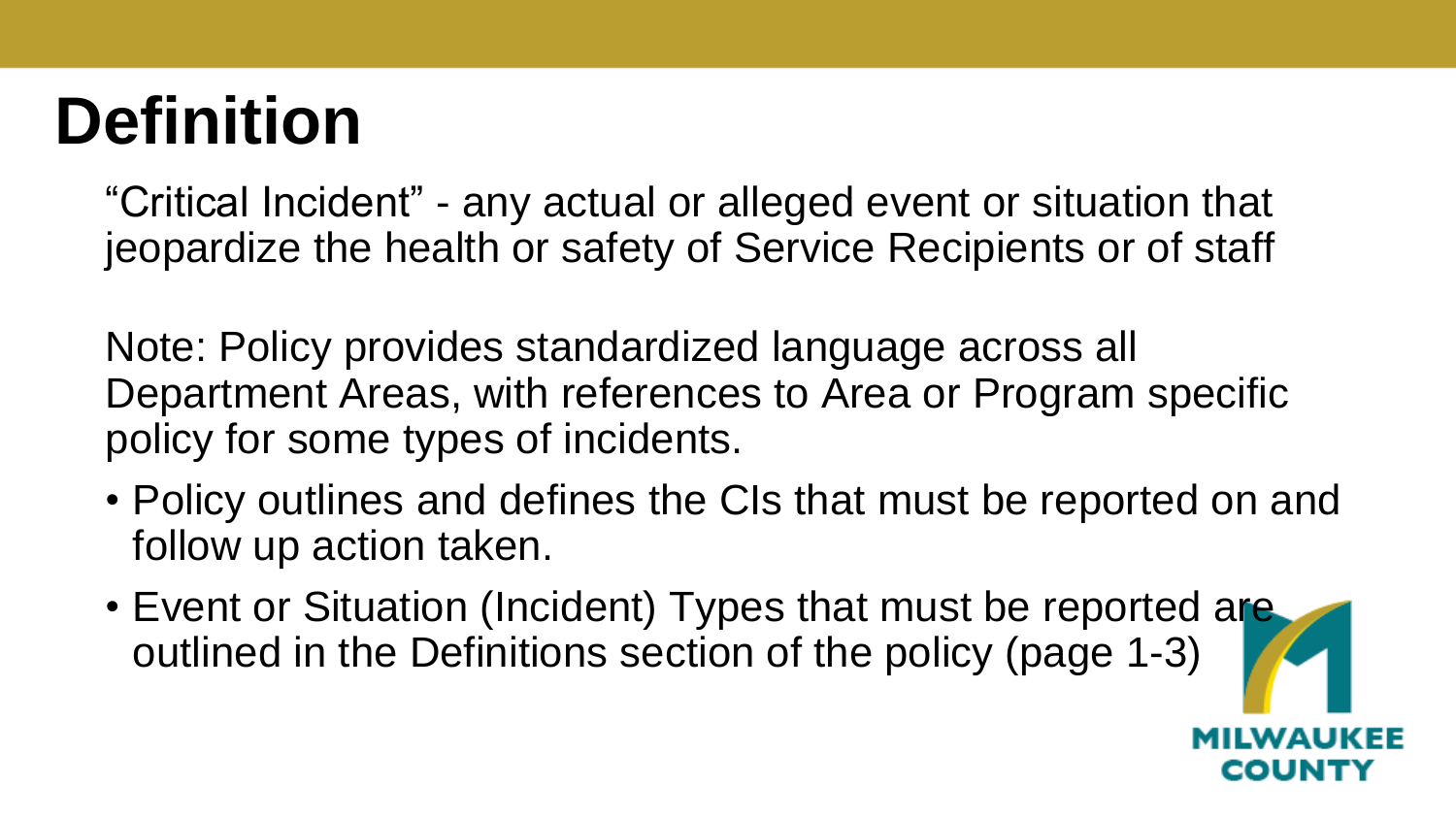## **Reporting & Submission Process (Policy Section V)**

- Critical Incidents must be reported to DHHS in writing by using the [DHHS Critical Incident Form](https://county.milwaukee.gov/files/county/DHHS/Providers/DHHSCIFORM1220212.pdf)
	- Email to [DHHSCI@milwaukeecountywi.gov](mailto:DHHSCI@milwaukeecountywi.gov)
	- For Children's Community Mental Health Services and Wraparound Milwaukee (WM), Providers must submit their CI Forms via Vendor File Store in Synthesis.
	- Critical Incidents must be reported in writing to Purchaser as defined by the respective contract division/department Policy and Procedures.
	- Only submit CIs for Milwaukee County funded clients

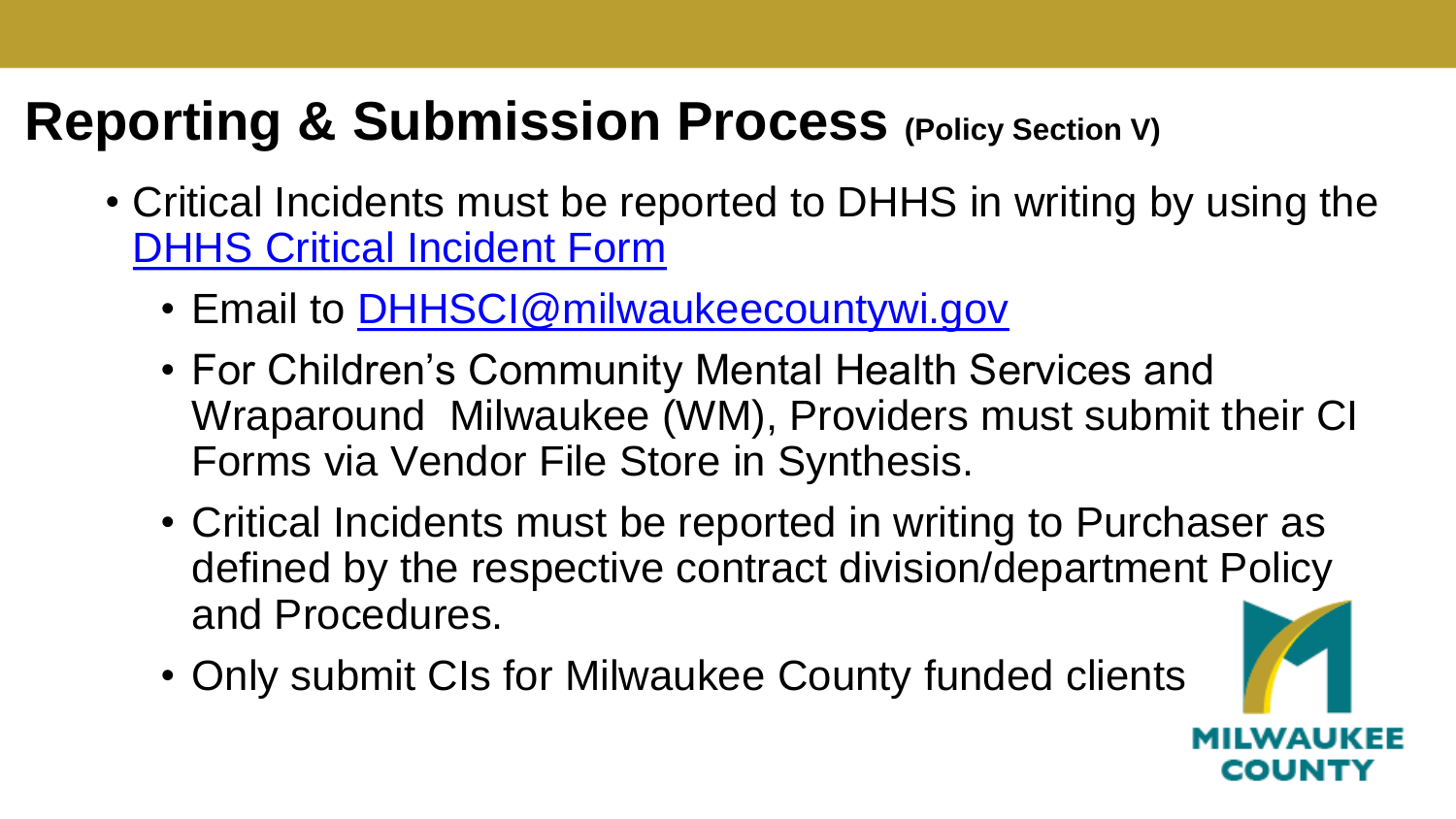## **Other Reporting & Documentation (Policy Section V)**

- Notifications
	- Provider must immediately report Critical Incidents to the parent/guardian, Care Coordinator, Care Management/ Support and Service Coordination Agency, Case Management Agency, Recovery Support Coordinator, and/or Human Service Worker/Justice Worker (if applicable).
- Other Reporting Responsibilities
	- Critical Incidents must also be reported to the appropriate State, Federal and local agencies as required.
	- Continue to follow any other program specific CI Policy as the program may have additional specific CI requirements.
- Documentation
	- Critical incident and notifications shall be documented in the Case Notes.

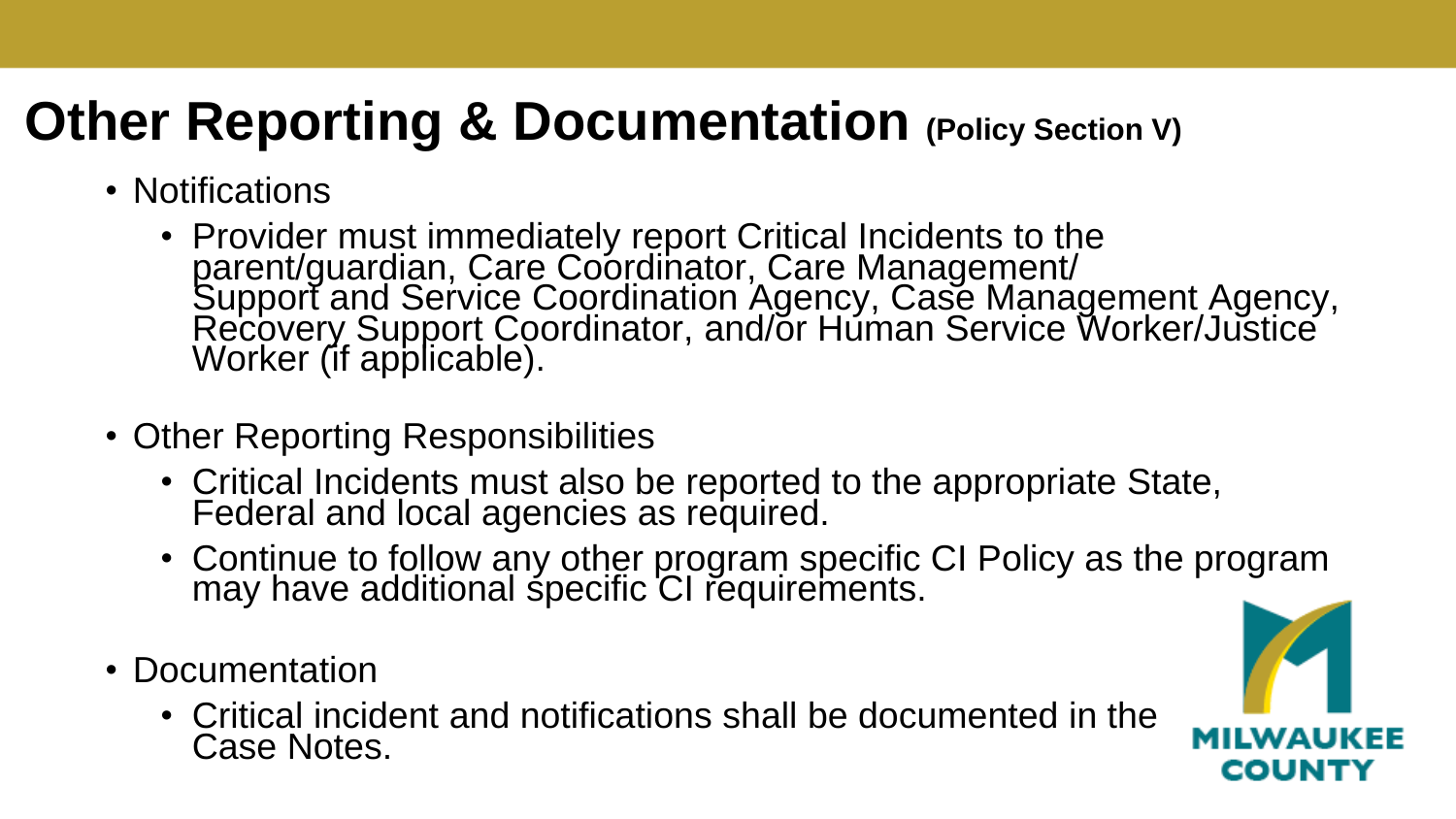## **Provider Critical Incident Procedure (Policy Section V)**

- Written procedure must be developed by the Provider outlining key elements for managing critical incidents.
	- Procedure must be made available to DHHS upon request.
- Unfavorable Media Exposure see policy for specific details
	- Provider/Agency CI Procedure to designate agency Communications Liaison to be responsible for following up if contacted by the media

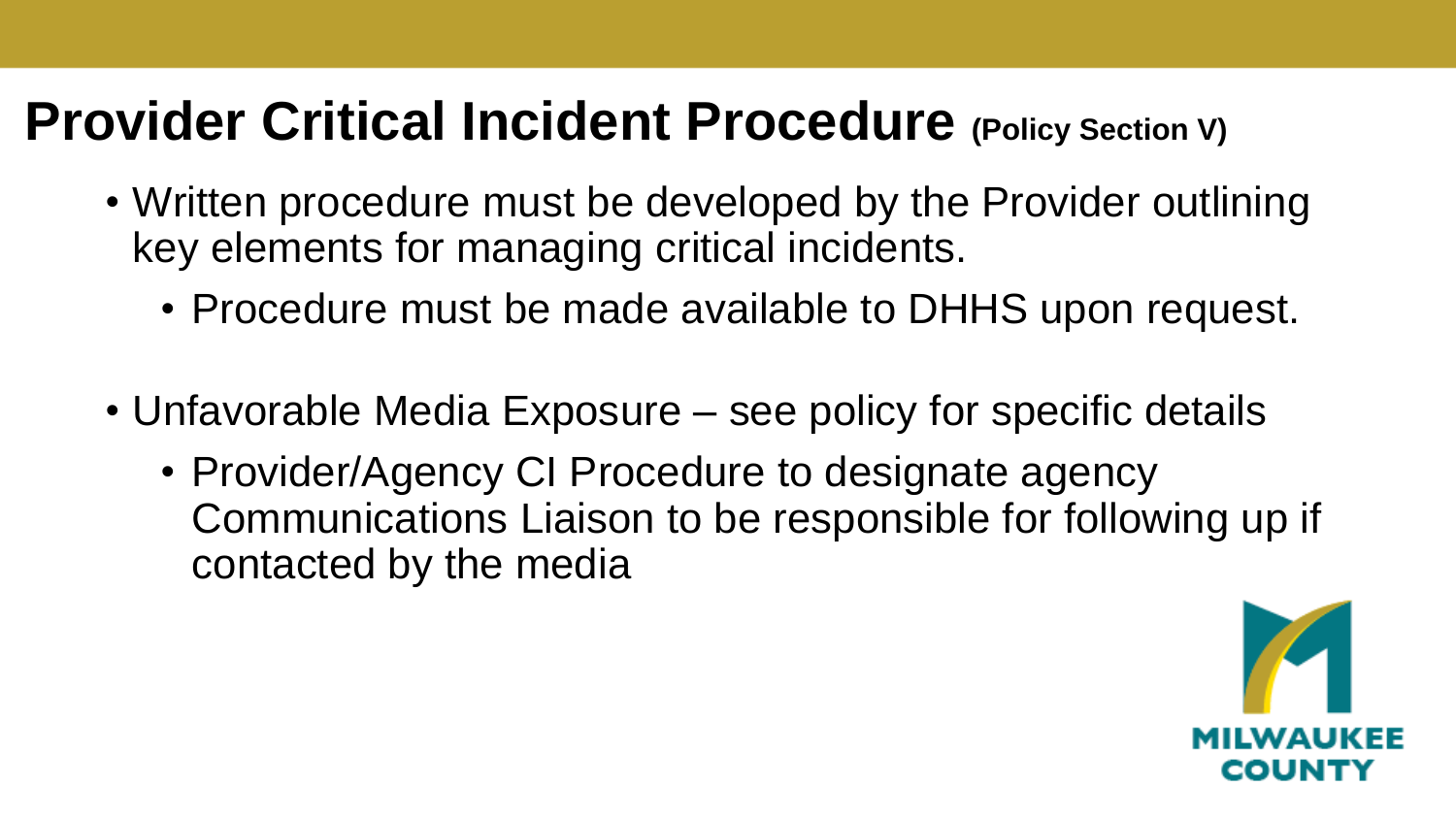## **DHHS Critical Incident Form**

Section: Division & Program/Network

> • Ensure correct **Department Area** and/or Program is selected



### DHHS CRITICAL INCIDENT FORM

Page  $|1$ 

USE OF FORM within 24 hours of becoming aware of the critical incident: The CI must be documented on DHHS CI Form.

CI form (page 1 & 2) shall be completed and emailed to DHHSCI@milwaukeecountywi.gov (email must be safeguarded by the sender for all service recipient specific CIs as well as for agency or service provider specific CIs if it includes electronic Protected Health Information (ePHI), or Personally Identifiable Information (PII)). A copy of the completed form shall be placed in the record; agency/personnel or client record. After completing this FORM please be sure to **SAVE** document before closing.

#### **Check applicable Division and Program/Network below**

- Aging and Disability Services (ADS)
- Behavioral Health Services (BHS)
- □ Community Access to Recovery Services (CARS)
- □ Comprehensive Community Services (CCS) Adults
- Children's Community Mental Health Services and Wraparound Milwaukee (WM)  $\Box$
- □ Children, Youth & Family Services (CYFS)
- $\Box$ **Youth Justice**
- **Birth to Three**  $\Box$
- Children's Long-Term Support (CLTS) Program  $\Box$
- $\Box$ Children's Community Options Program (CCOP)
- $\Box$ **Multiple Program Involvement**
- □ Housing Services (HS)
- □ Director's Office/Management Services
	- □ Veterans' Services

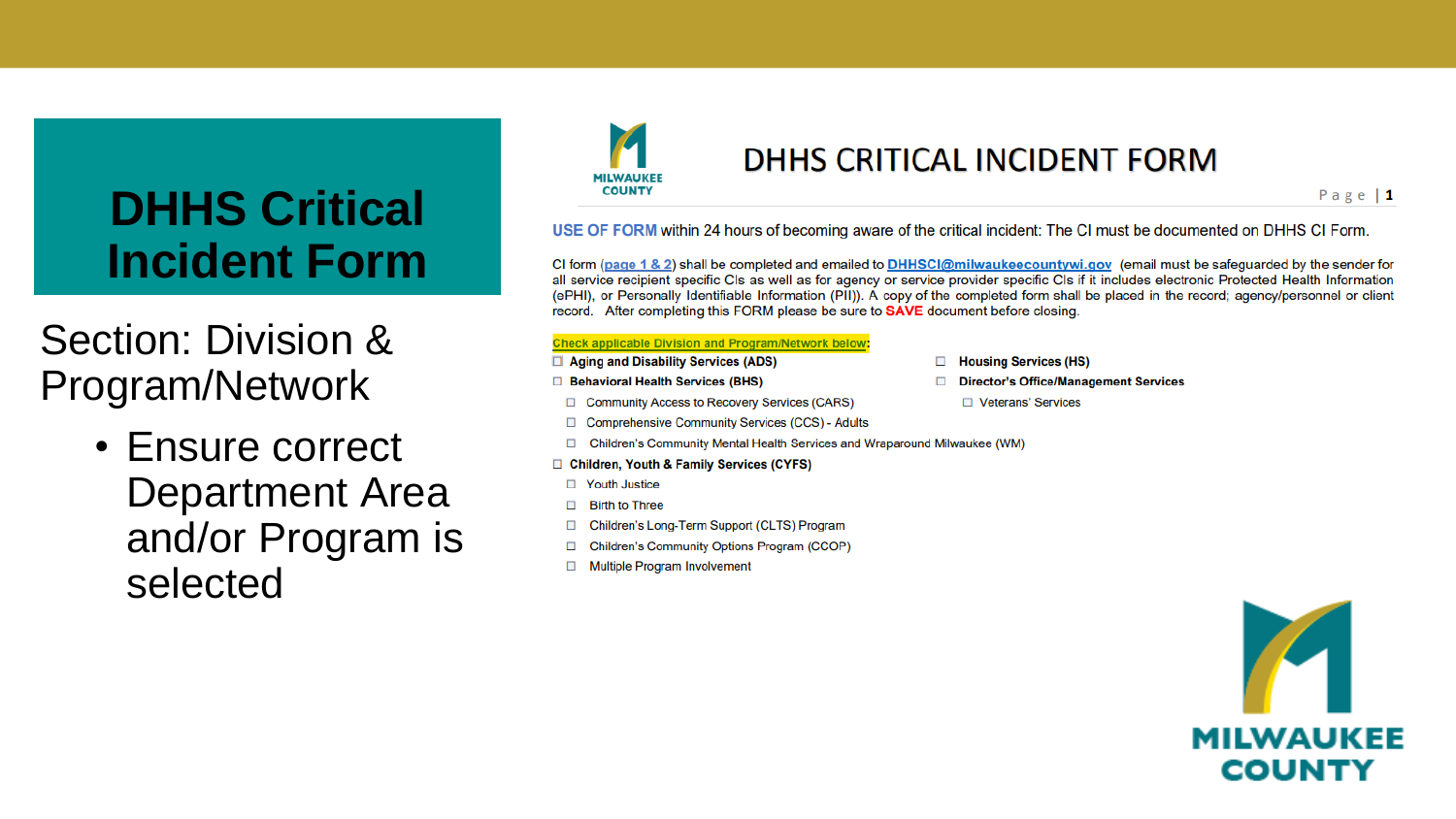## **DHHS Critical Incident Form**

Section: Agency & Incident **Information** 

- Ensure all fields are complete and accurate (i.e.: verify spelling of names)
- "Date of Report" is the date the agency is completing the CI form (i.e.: 03/31/2022)
- "Date of Incident" is the date the incident occurred (i.e.: 03/25/2022)

| <b>Agency Name</b>                       | <b>Agency Telephone</b><br><b>Number</b>       | <b>Date of Report</b>                                                                                                                                                                                                                |
|------------------------------------------|------------------------------------------------|--------------------------------------------------------------------------------------------------------------------------------------------------------------------------------------------------------------------------------------|
|                                          |                                                |                                                                                                                                                                                                                                      |
| <b>Agency Address</b>                    | <b>Date and Location of</b><br><b>Incident</b> | Time of<br>AM<br>Incident:<br><b>PM</b>                                                                                                                                                                                              |
| All Recipient(s) Involved - Full Name(s) | <b>Staff Involved</b>                          |                                                                                                                                                                                                                                      |
|                                          |                                                | <b>Signature of Person Reporting</b>                                                                                                                                                                                                 |
|                                          |                                                | <b>CONTRACTOR CONTRACTOR AND ACCOUNT AND ACCOUNT AND ACCOUNT AND ACCOUNT AND ACCOUNT AND ACCOUNT AND ACCOUNT AND ACCOUNT AND ACCOUNT AND ACCOUNT ACCOUNT AND ACCOUNT AND ACCOUNT ACCOUNT ACCOUNT ACCOUNT ACCOUNT ACCOUNT ACCOUNT</b> |

Digital Signature in field above required

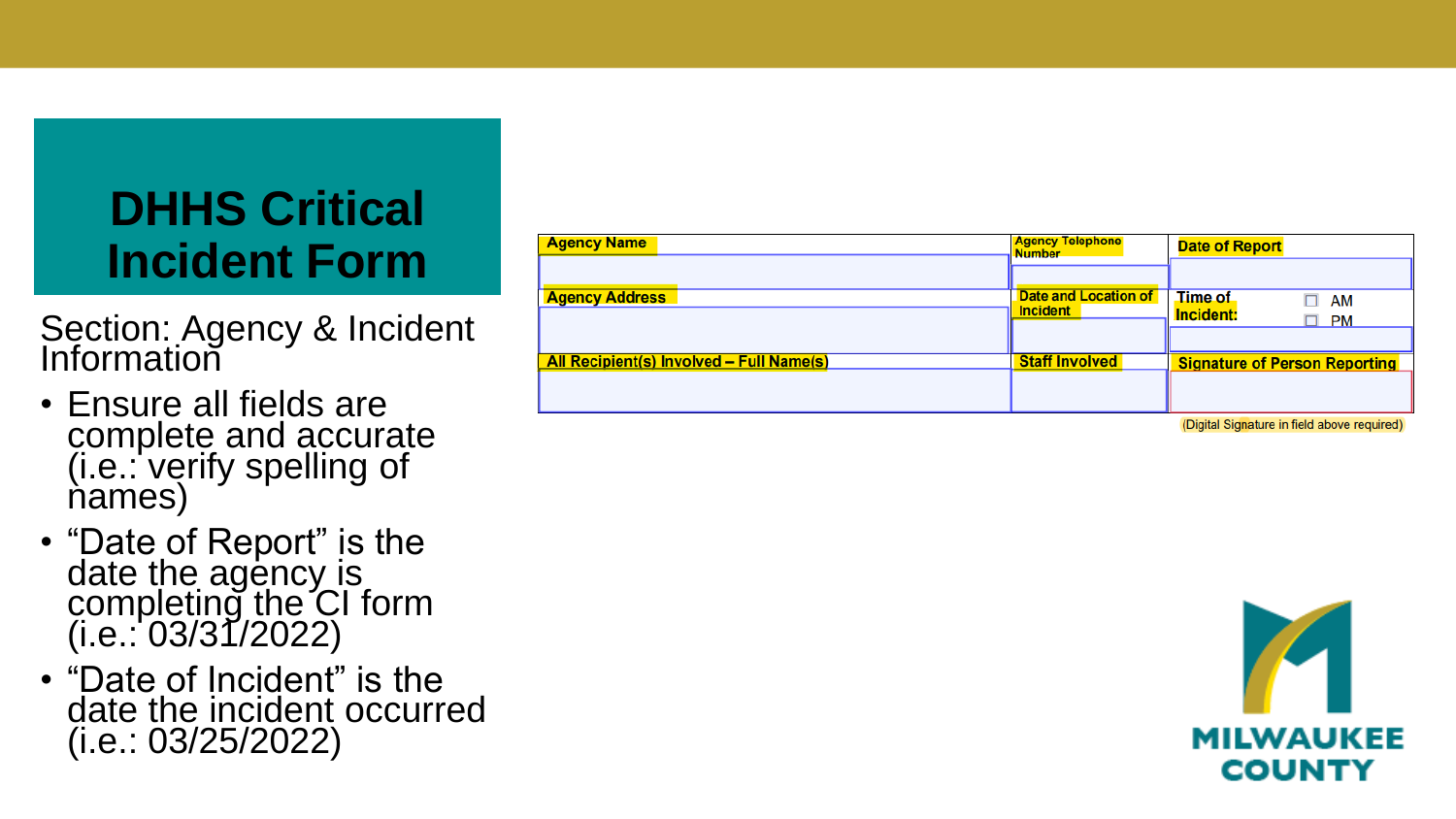## **DHHS Critical Incident Form**

Section: Event or Situation (Incident) **Type** 

• Mark all applicable events or situations related to the incident based on the policy definitions

Event or Situation (Incident) Type - check all that apply:

- Any Instance of Abuse or Neglect to Service Recipient by any person including another Service Recipient
- $\Box$  Auto Accident
- Any Credible Allegation of Caregiver Misconduct (as described in DHS 13)
- Damage to Facility
- $\Box$  Death
- **Disease Outbreak**
- **Environmental Hazard**
- Evacuation or Closure of Facility or Provider Site
- $\Box$  Fire Setting
- **Law Enforcement Involvement** п
- Unfavorable Media Exposure
- $\Box$  Medication Error
- **Missing Service Recipient**
- □ Other An Incident of a Critical Nature that may not be identified (i.e., death threat made to a Service Recipient, DSP, or Indirect Staff, etc.)
- □ Overdose of Drugs or Alcohol by Service Recipient
- $\Box$  Owner/admin/board member convicted or being investigated by Gov't Agency
- **Ell** Physical Force to Apprehend
- **Physical Injury** П
- **Physical or Sexual Assault/Misconduct or Commercial Sexual Exploitation/Trafficking**
- □ Protective Services Contact
- **Suicide Attempt by Service Recipient** n
- Service Recipient Restraint and/or Injury to a Service Recipient during a Restraint
- $\Box$  Violence

#### **CYFS Only**

- $\Box$  Youth damaging, losing and/or stealing the personal property of others, e.g., other youth or staff
- □ Property of Youth being damaged, lost and/or stolen
- Death of someone who had a direct connection with youth who is a service recipient

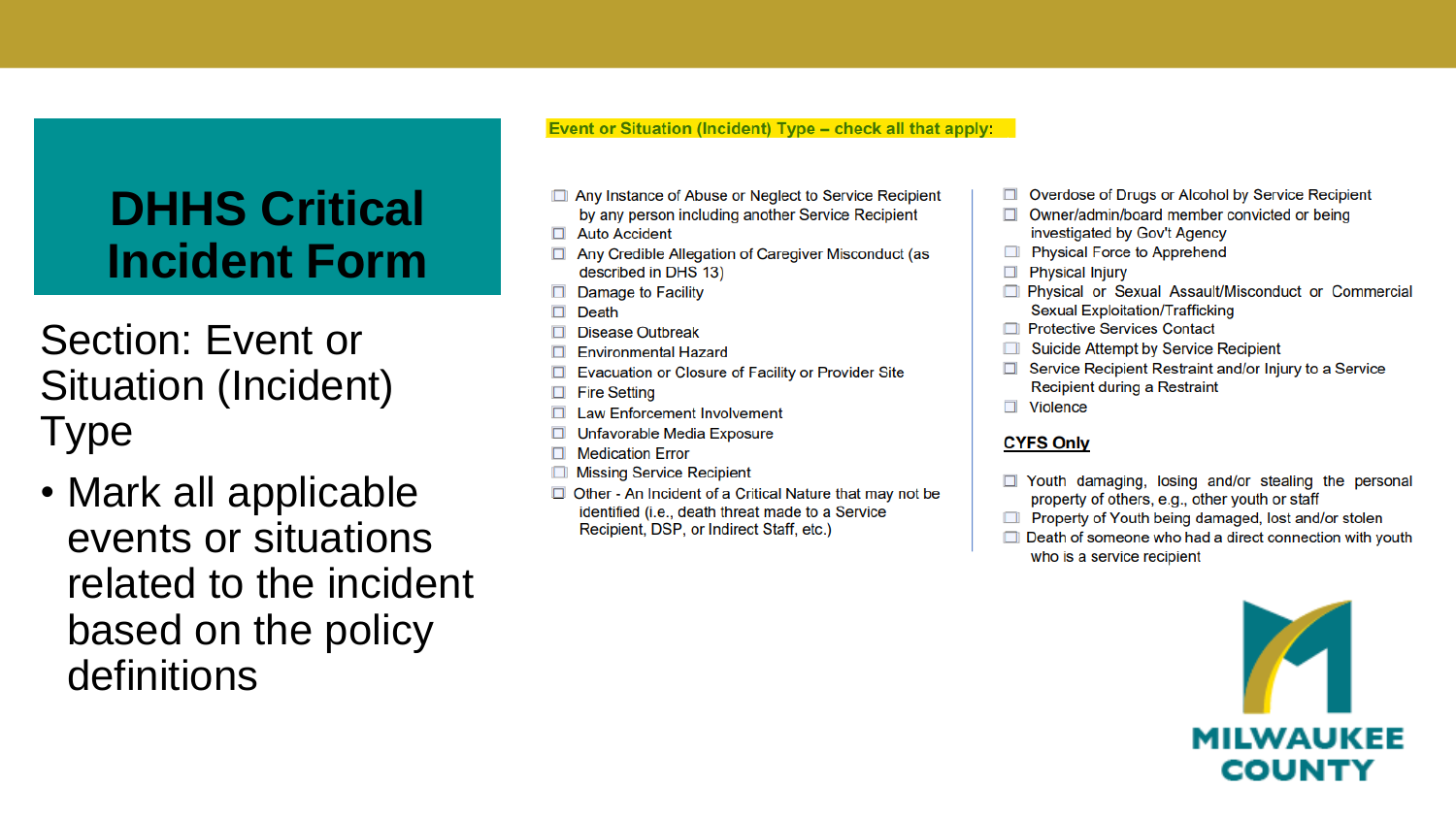## **DHHS Critical Incident Form**

I. Summary of Incident Who was involved? What happened? Step-by-step, what occurred?

II. Agency Response What actions were taken? Any other recommendations, actions or plans identified?

### Complete both Section I & II thoroughly

Summary of Incident - in space below describe what happened.

Agency Response – in space below describe agency efforts to respond to the incident thus far.

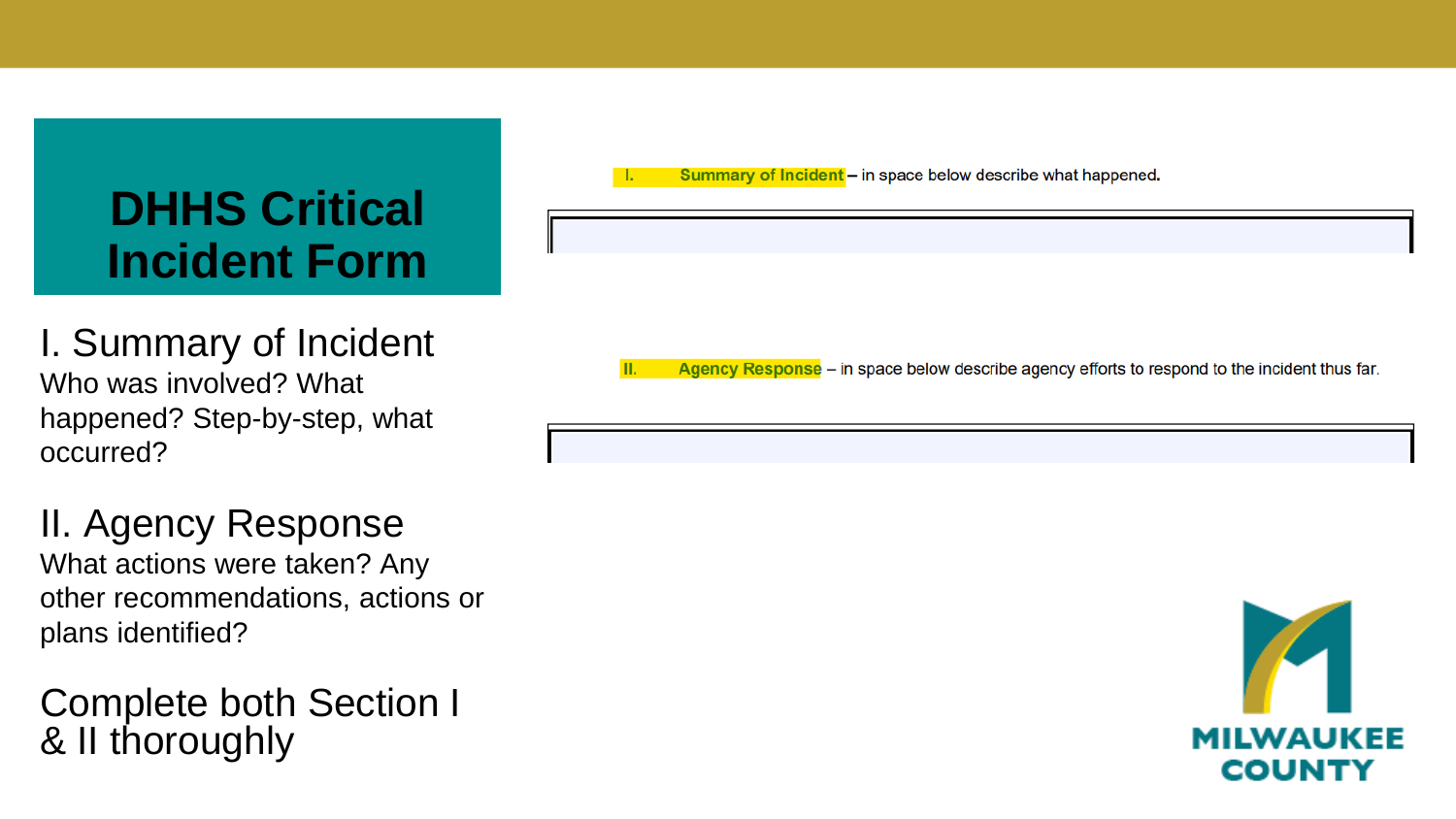## **DHHS Critical Incident Form**

Submission Requirements

Critical Incidents must be reported to DHHS in writing by using the [DHHS Critical Incident Form](https://county.milwaukee.gov/files/county/DHHS/Providers/DHHSCIFORM1220212.pdf)

- Email to **DHHSCI@milwaukeecountywi.gov**
- Email and attachment must be safeguarded by the sender if it includes Protected Health Information (PHI) or Personally Identifiable Information (PII).
- Subject line of email should include applicable Department Area and/or Program/Network and **should not include PHI/PII.**

Example Subject: *CYFS Youth Justice CI*

• Carefully review DHHS Critical Incident Form prior to submission

Note: For WM, CCs must complete the Critical Incident Report in Synthesis. Providers must submit their CI Forms via Vendor File Store in Synthesis.COUNT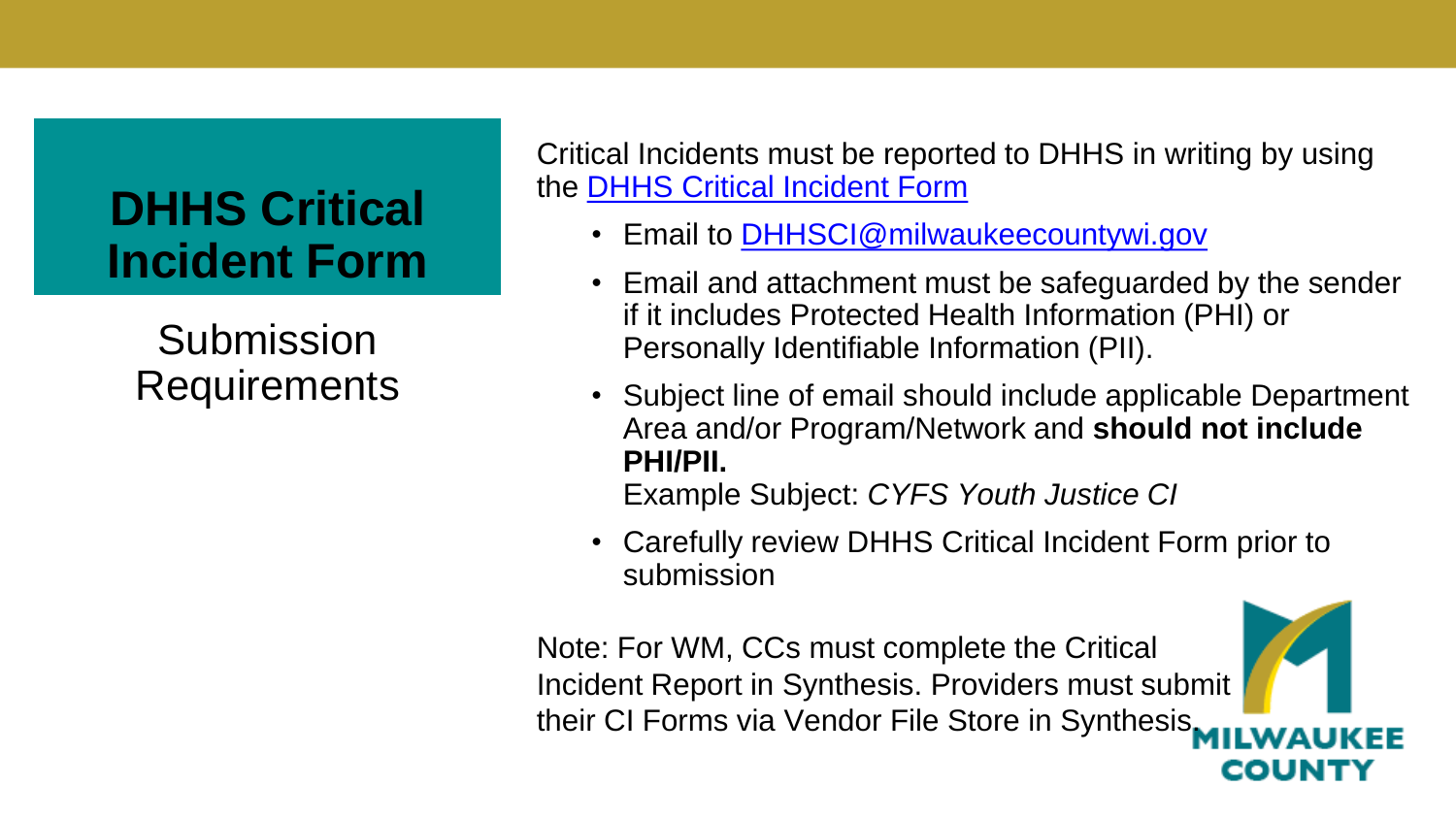## **Critical Incident Policy & Form Links**

## [DHHS Provider Portal](https://county.milwaukee.gov/EN/DHHS/Provider-Portal)

• https://county.milwaukee.gov/EN/DHHS/Provider-Portal

### Department Areas and/or Networks

## • [BHS CARS Providers](http://milwaukeebhd.policystat.com/?lt=qhaRCXS6xPmzmujl7g3RdN)

- http://milwaukeebhd.policystat.com/?lt=qhaRCXS6xPmzmujl7g3RdN
- Search "DHHS Critical Incident Policy"

### • [WM Providers](http://wraparoundmke.com/quality-assurance/policies-procedures/)

- http://wraparoundmke.com/quality-assurance/policies-procedures/
- [CYFS Providers](https://county.milwaukee.gov/EN/DHHS/Provider-Portal/DYFS-Providers)
	- https://county.milwaukee.gov/EN/DHHS/Provider-Portal/DYFS-Providers

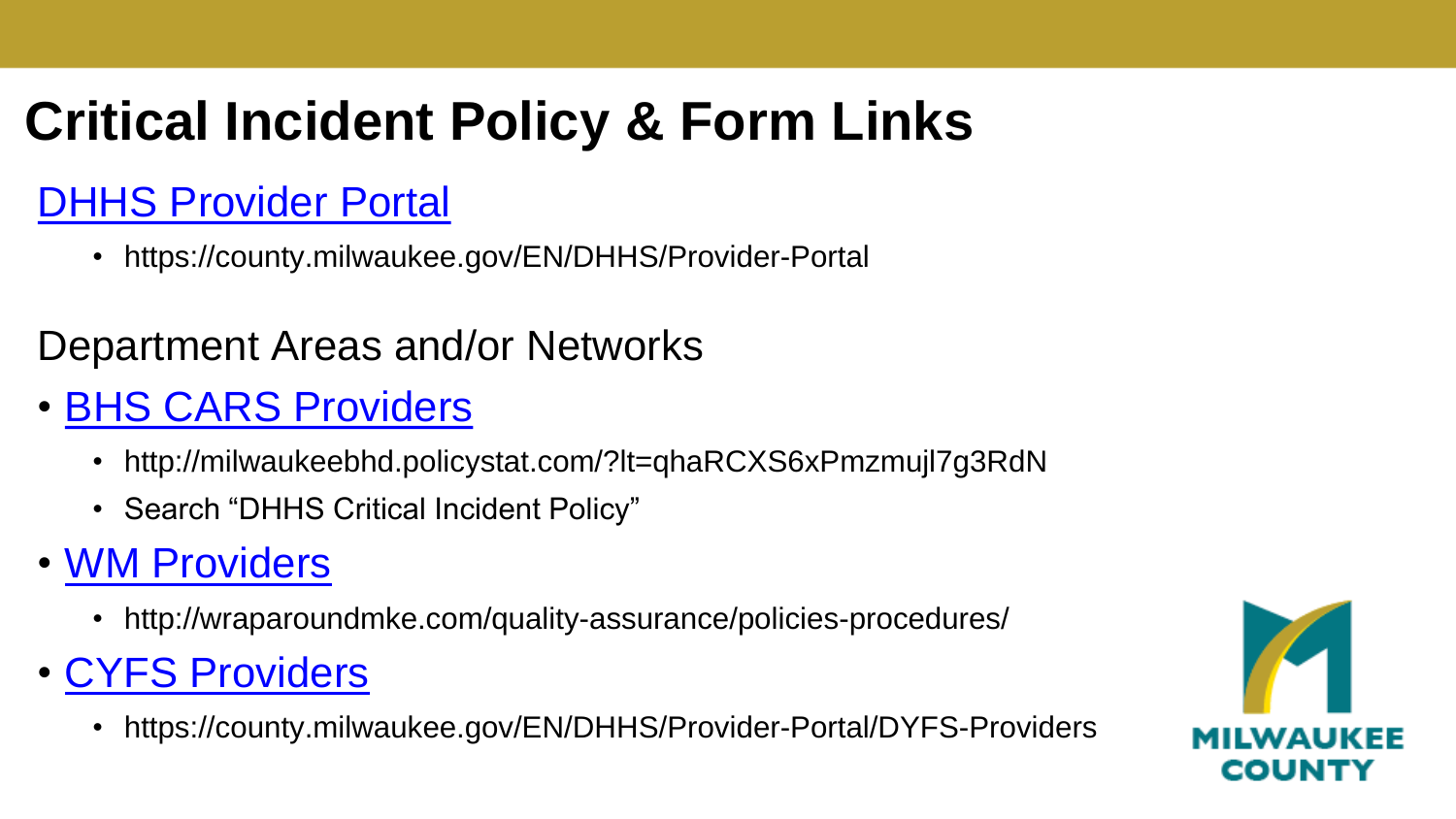## **Next Steps: Actions Required**

- Agencies are responsible to share this presentation, DHHS Critical Incident Policy and DHHS Critical Incident Form with all Agency Staff responsible for reporting and/or responding to CIs.
- Agency to submit any questions related to the policy and form within the on/by 04/15/2022 to [DHHSQA@milwaukeecountywi.gov](mailto:DHHSQA@milwaukeecountywi.gov)
	- Note: Contractors will be invited to attend the DHHS Virtual Q&A Session(s) (Session Date: TBD)